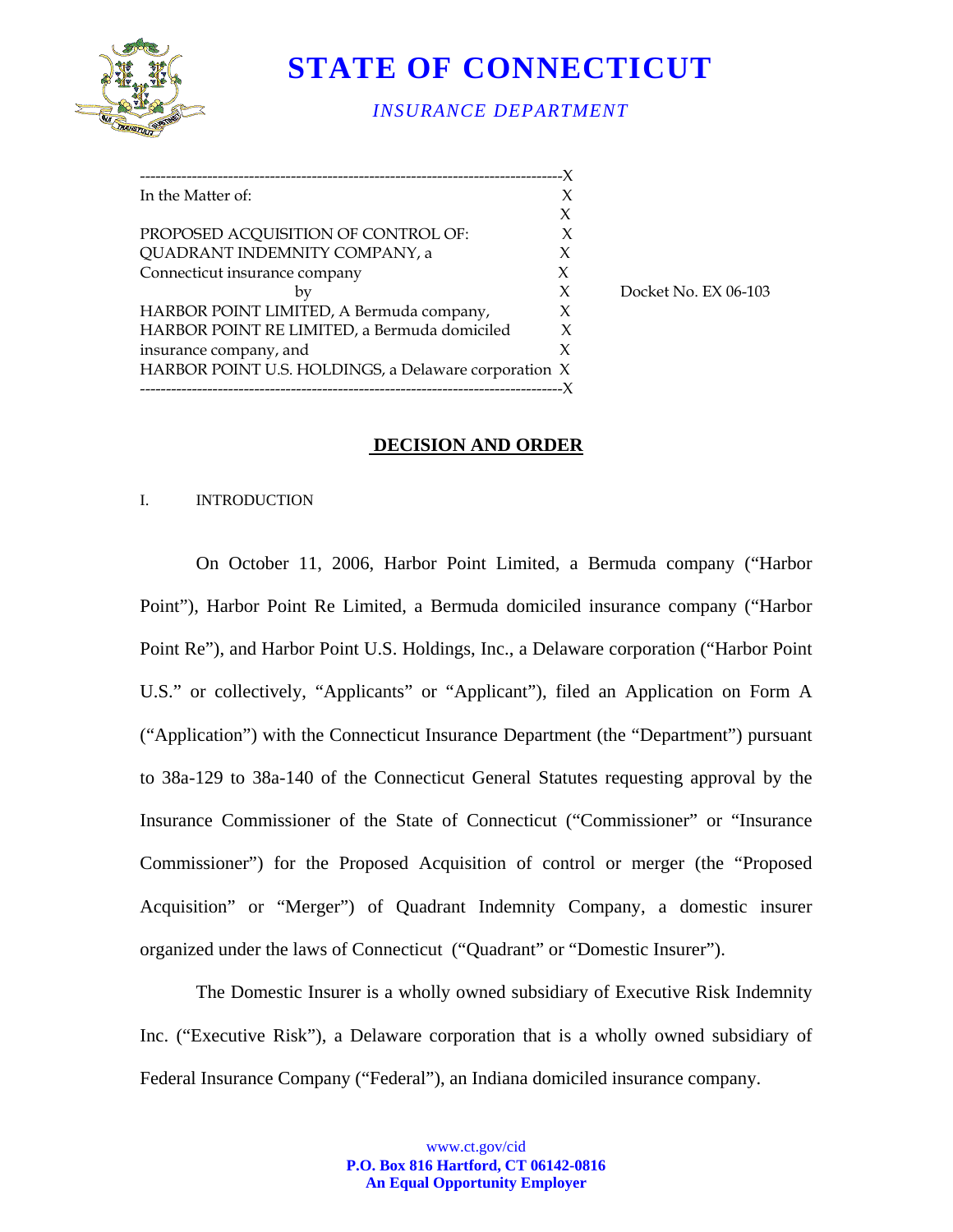Supplemental information was subsequently requested by the Department and provided by the Applicants. An Amended Application was filed with the Department on November 2, 2006 with the final Amended Application filed on November 8, 2006.

The Proposed Acquisition will be effected pursuant to a Stock Purchase Agreement, dated as of September 26, 2006 by and among Federal, Executive Risk and Harbor Point U.S. ("Agreement").

On November 9, 2006, I issued a notice of hearing, in which I ordered that a public hearing concerning the application for approval of the Proposed Acquisition of Control of the Domestic Insurer be held on November 29, 2006. The hearing notice was subsequently published in *The Hartford Courant*, once a week for two consecutive weeks during the period of November 13, 2006 to November 22, 2006, inclusive. The notice of hearing was also filed by the Department with the Office of the Secretary of State on November 9, 2006 and was published on the Department's Internet website. In accordance with section 38a-8-48 of the Regulations of the Connecticut State Agencies, the following were designated as parties to this proceeding: the Applicants and the Domestic Insurer.

The following individuals participated in and/or testified at the public hearing on behalf of the Applicant and the Domestic Insurer:

Wayne Paglieri, President, Harbor Point U.S. Holdings, Jeffrey Webb, Managing Director, Harbor Point Limited and Harbor Point Re Limited represented the Applicants.

Douglas Nordstrom, Vice President and Treasurer of Federal and Vice President and Treasurer of Executive Risk represented the Domestic Insurer.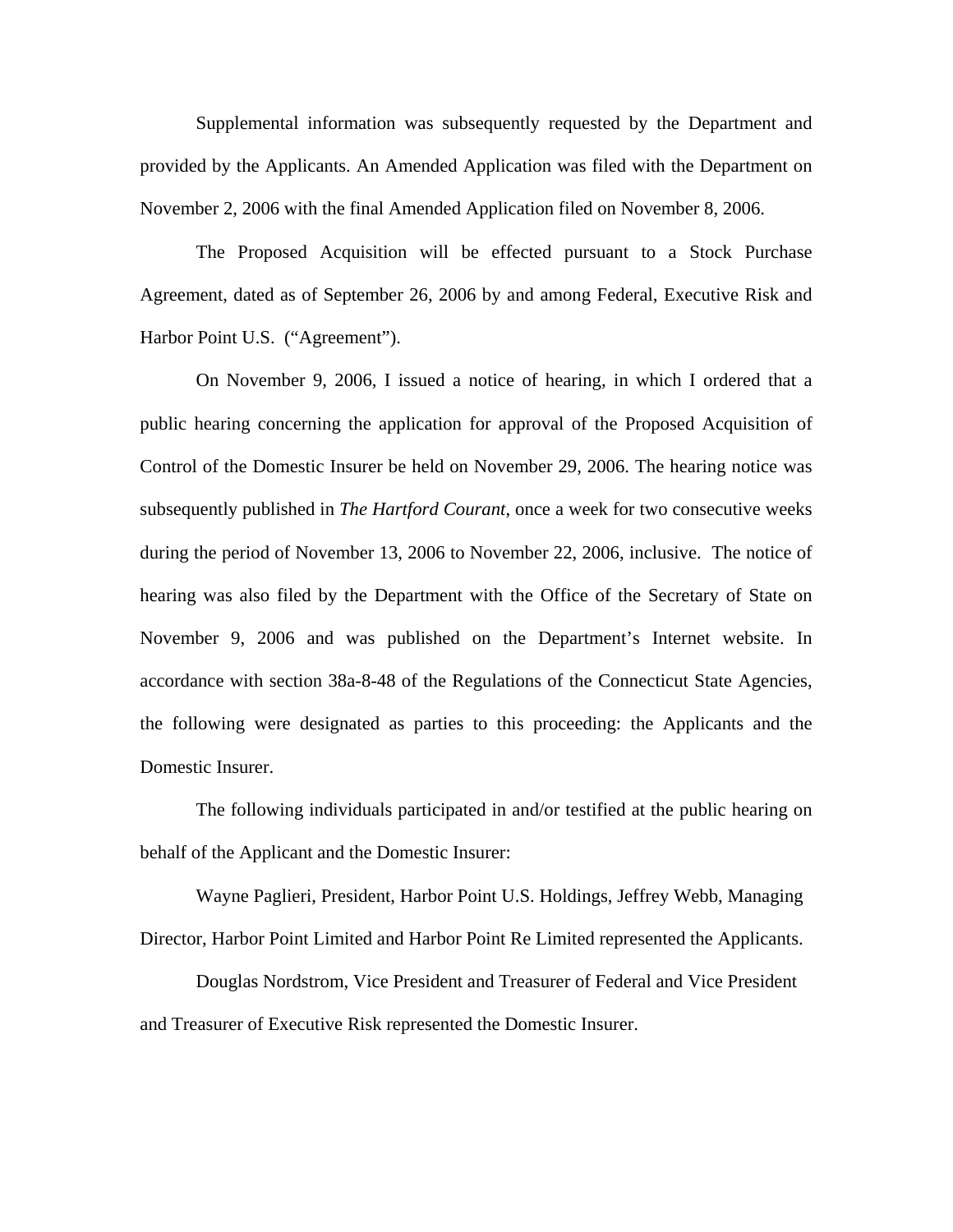Donald B. Henderson, Esq., LeBoeuf, Lamb, Greene & MacRae LLP represented the Applicant.

Kathleen D. Monnes, Esq., Day, Berry & Howard LLP, represented the Domestic Insurer.

The following Department staff participated in the public hearing:

Beth Cook, Esq., Kathy Belfi and Joan Nakano.

Pursuant to the published hearing notice, the public was given an opportunity to speak at the hearing or to submit written comments no later than the close of business on November 24, 2006, by an Order dated November 9, 2006. No public officials or members of the public signed up to speak, spoke at the hearing, or submitted written testimony.

#### II. FINDINGS OF FACT

After reviewing the exhibits entered into the record of this proceeding, and based on the written and oral testimony of the witnesses, the undersigned makes the following findings of fact:

1. Harbor Point was incorporated as a company with limited liability under the laws of Bermuda and has a principal function as a holding company for the certain wholly-owned insurance operations of the Harbor Point group including Harbor Point Re, a global property and casualty reinsurance company, incorporated as a company with limited liability under the laws of Bermuda, and Harbor Point U.S., a Delaware corporation formed principally to hold the shares of the U.S. operating companies in the Harbor Point group. Applicants are managed by boards of directors and officers appointed thereby. The principal business address of both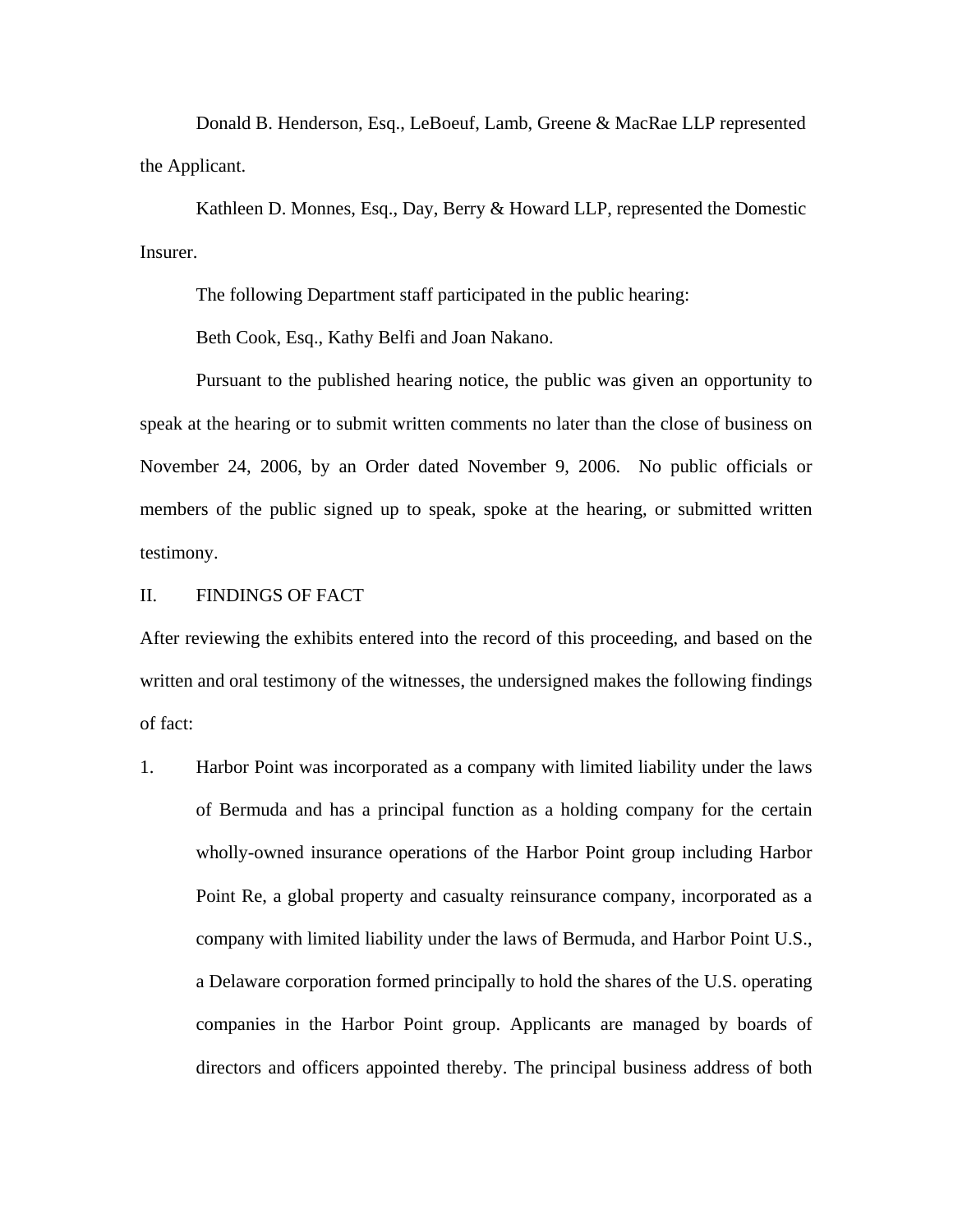Harbor Point and Harbor Re is Belvedere Building, 69 Pitts Bay Road, Pembroke HM 08 Bermuda. The principal business address of Harbor Point U.S. is 4 Esses Avenue, Bernardsville, New Jersey 07924.

- 2. Quadrant is currently licensed to write property and casualty business in 43 states and is accredited as a reinsurer in 4 states, with applications pending for accredited status in 2 additional states. Its statutory home office is located at 82 Hopmeadow Street, Simsbury, CT 06070-7683.
- 3. Quadrant has had no employees since January 1, 2000 to whom it paid wages, salary or other compensation or to whom it has provided any employee benefits.
- 4. Quadrant does not own any real property and has not owned any real property since at least January 1, 1999.
- 5. In accordance with the Agreement, the Applicant will purchase one hundred percent of the issued and outstanding shares of the common stock of Quadrant from Executive Risk.
- 6. The Merger consideration will equal the sum of \$6.2 million plus the Fair Market Value of the Investment Assets owned by the Domestic Insurer as of the close of business on the Business Day immediately preceding the Closing Date as such terms are defined in the Stock Purchase Agreement.
- 7. The consideration will be provided to Harbor Point U.S. by Harbor Point from available funds.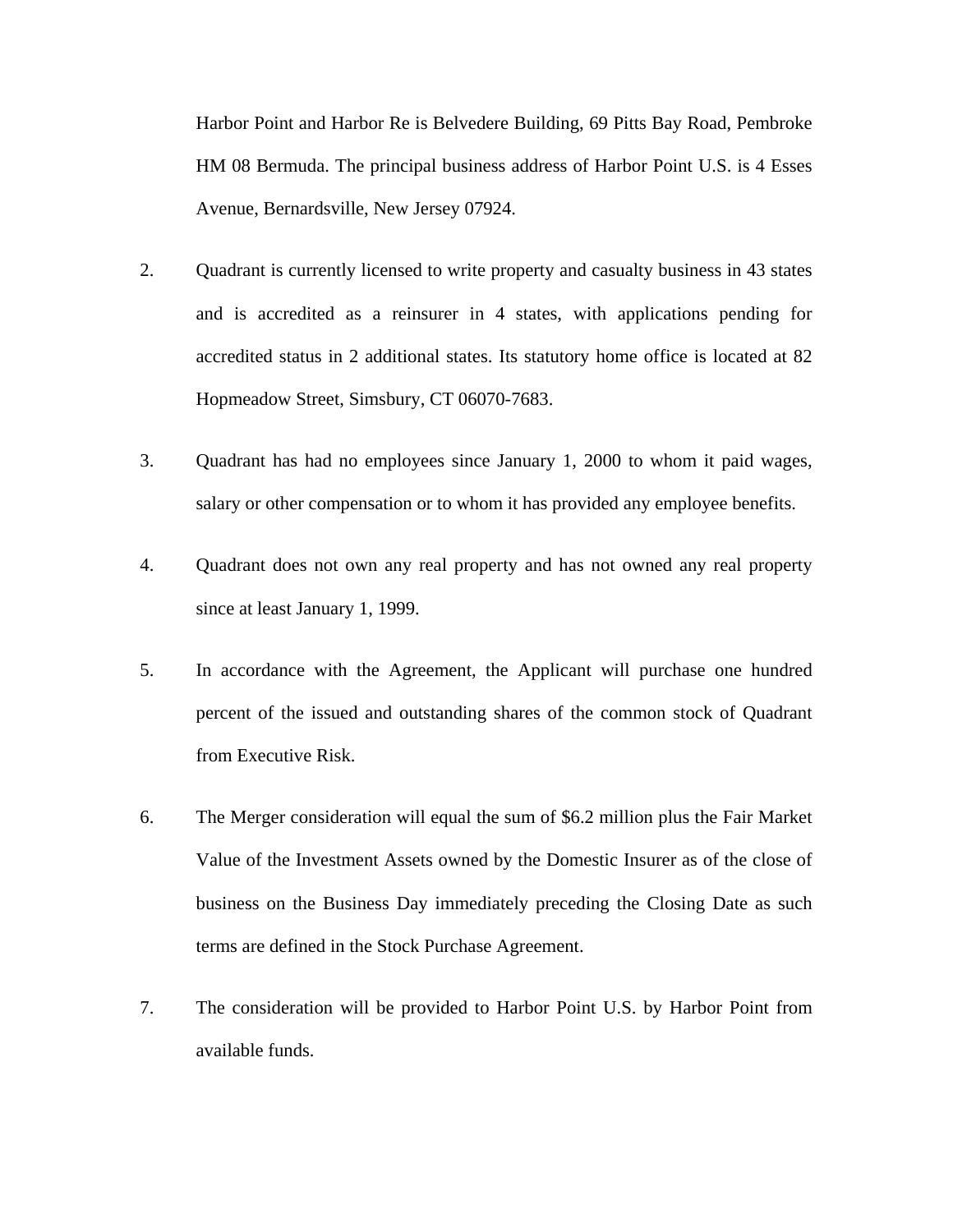- 8. The nature and amount of the consideration to be paid in connection with the proposed Merger was determined by arm's length negotiation between the Applicant, Executive Risk and Federal.
- 9. Following the Merger, Qudarant will become a direct wholly-owned subsidiary of Harbor Point U.S. and will change the company's name to Harbor Point Re U.S. Inc. ("Harbor Point Re U.S.").
- 10. After the Merger, the following will be officers of Harbor Point Re U.S.:

Wayne C. Paglieri, President Jeffrey Webb, Treasurer Andrew Nosal, Secretary

11. After the Merger, the following will be members of the board of directors of Harbor Point Re U.S.:

Wayne Paglieri Jeffrey Webb Andrew Nosal

- 12. The biographical affidavits of the new members of the boards of directors and officers of Harbor Point Re U.S., which include each individual's educational background, professional credentials, and employment history, are included in the record and the files of the Insurance Department.
- 13. After the Merger, the underwriters currently employed by Harbor Point Services, Inc., will be transferred to Harbor Point Re U.S. Harbor Point Services, Inc., a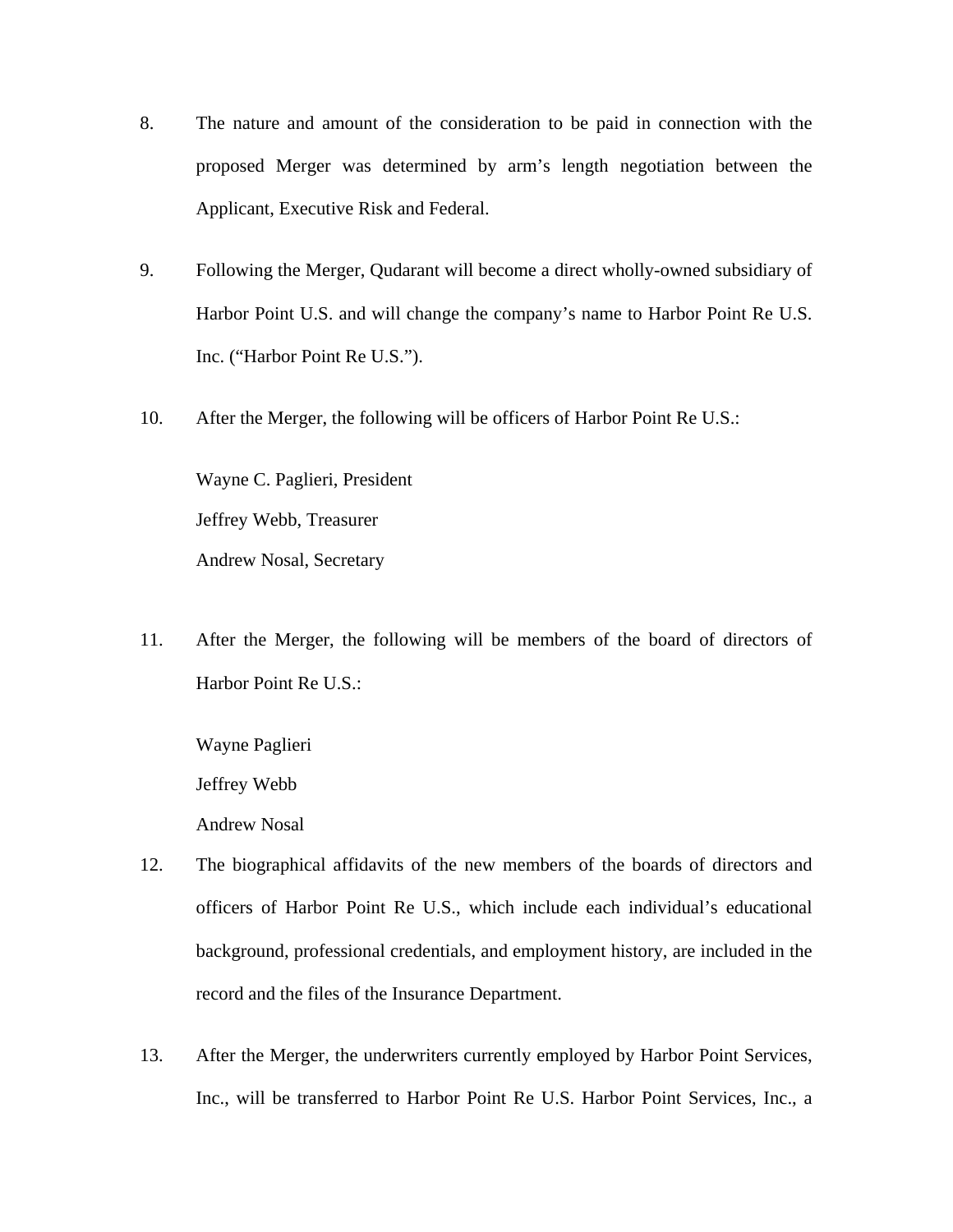Delaware corporation, ("Harbor Point Services") is wholly owned by Harbor Point U.S. and is licensed as a reinsurance intermediary underwriting manager that currently underwrites exclusively on behalf of Federal.

- 14. All U.S. reinsurance business currently underwritten by Harbor Point Services will be transitioned to Harbor Point Re U.S. over the course of 2007 and 2008.
- 15. Harbor Point Re U.S. will be responsible for underwriting U.S. property risk and proportional treaties, all U.S. casualty treaties and all aviation, aerospace, marine, energy, terrorism, surety, trade credit, political risk and crop treaties.
- 16. Harbor Point Re U.S. will have its offices in Bernardsville, New Jersey but will maintain a Connecticut domicile. The statutory address will be 20 Horseneck Lane, 2nd Floor, Greenwich, CT 06830.
- 17. Mr. Paglieri testified that statutory records will be maintained at the statutory location.
- 18. Mr. Paglieri confirmed that statutory examinations will be able to be performed at the Connecticut location.
- 19. Mr. Paglieri testified that the Applicants will work with the Insurance Department to develop a contingency plan should a potential receiver need to obtain physical possession of the Domestic Insurer's books and records.
- 20. During the 12 calendar months preceding the filing of the application, neither the Applicants, nor any person controlling, controlled by or under common control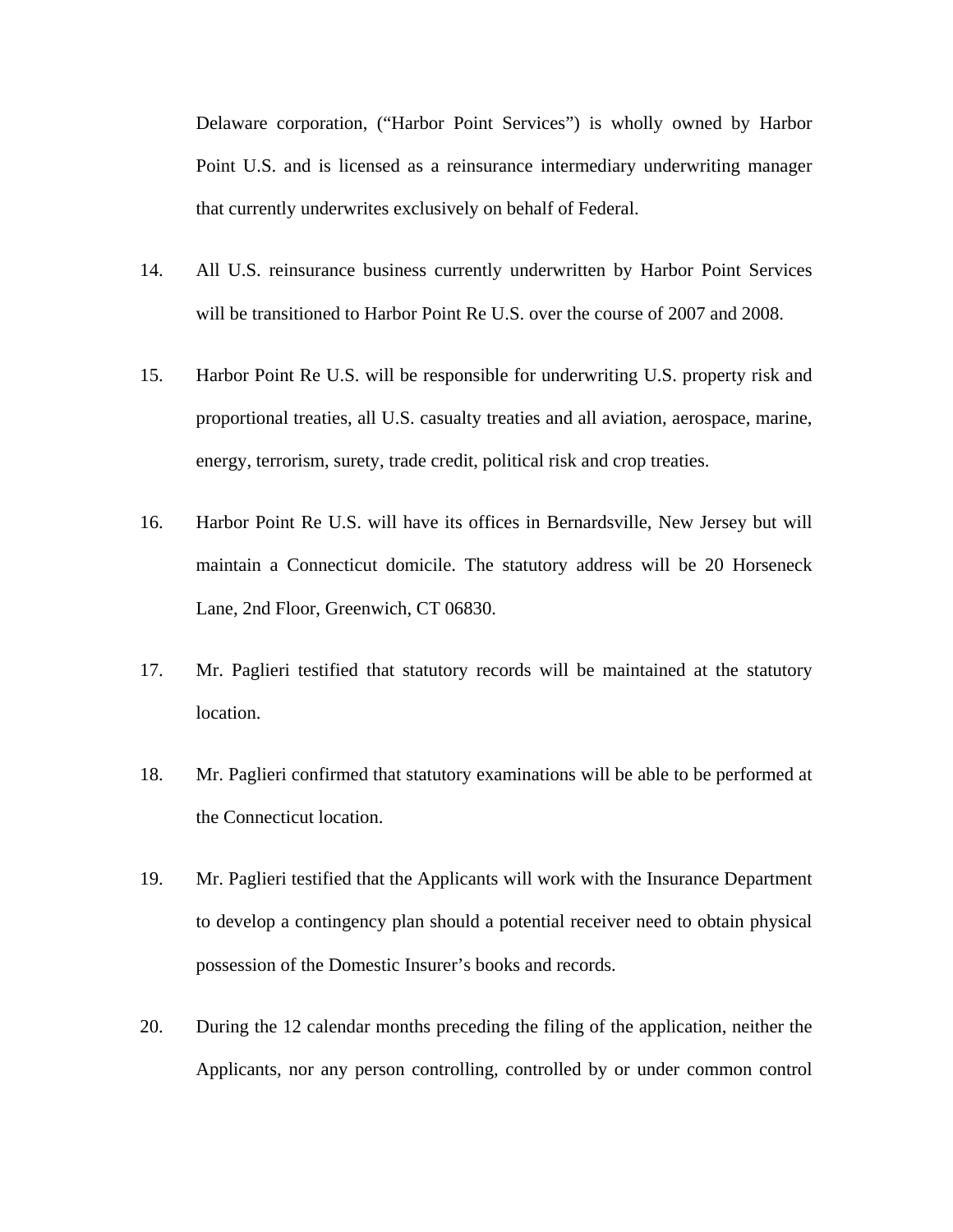with, the Applicants nor any of the executive officers or directors of the Applicants has effected transactions in any voting securities of Quadrant.

- 21. Neither the Applicants, nor its affiliates, nor any person listed as a director or executive officer of the Applicants, nor anyone based upon interviews or at the suggestion of such acquiring party made any recommendations to purchase any voting securities of Quadrant during the 12 calendar months preceding the filing of the Application.
- 22. There are no contracts, arrangements, understandings or agreements with brokerdealers as to the solicitation to any voting security of Quadrant in which the Applicants, any affiliates of the Applicants, or any person listed as a director or executive officer of the Applicants is involved.

## III. DISCUSSION

Section 38a-132(b) of the Connecticut General Statutes specifically requires the approval of the proposed acquisition of control of the Domestic Insurer unless it is determined that:

- (A) After the change of control, the Domestic Insurer would not be able to satisfy the requirements for the issuance of licenses to write the lines of business for which they are presently licensed;
- (B) The effect of the merger or other acquisition of control would be to substantially lessen competition of insurance in this state or tend to create a monopoly in Connecticut;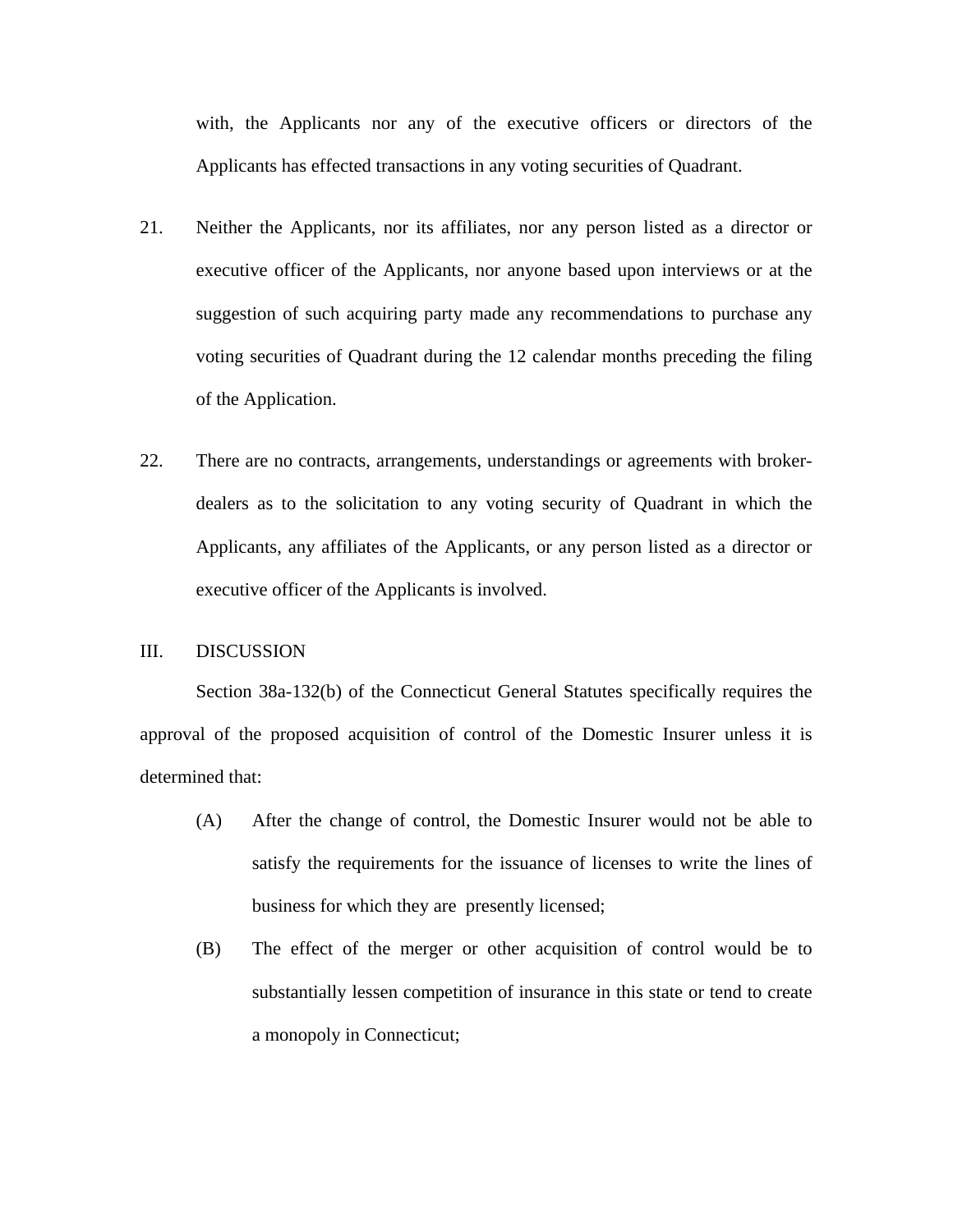- (C) The financial condition of the acquiring party is such as might jeopardize the financial stability of the Domestic Insurer or prejudice the interests of its policyholders;
- (D) The plans or proposals which the acquiring party has to liquidate the Domestic Insurer, sell its assets or consolidate or merge it with any person, or make any other material change in its business or corporate structure or management, are unfair and unreasonable to policyholders of the Domestic Insurer and not in the public interest;
- (E) The competence, experience and integrity of those persons who would control the operations of the Domestic Insurer are such that it would not be in the interest of the policyholders of the Domestic Insurers and of the public to permit the merger or other acquisition of control; or
- (F) The acquisition of control of the Domestic Insurer is likely to be hazardous or prejudicial to those buying insurance.

# **A. The ability of the Domestic Insurers to satisfy the requirements for the issuance of licenses to write the line or lines of business for which they are presently licensed following the proposed acquisition of control.**

The Domestic Insurer is a domestic insurance company currently licensed pursuant to section 38a-41 of the Connecticut General Statutes. Section 38a-72 of the Connecticut General Statutes requires that a domestic stock property and casualty reinsurance company must have a minimum of \$2,000,000 in capital and \$2,000,000 in paid-in surplus in the aggregate. The Domestic Insurer currently satisfies the requirements for the issuance of a license to write the lines of business for which it is licensed.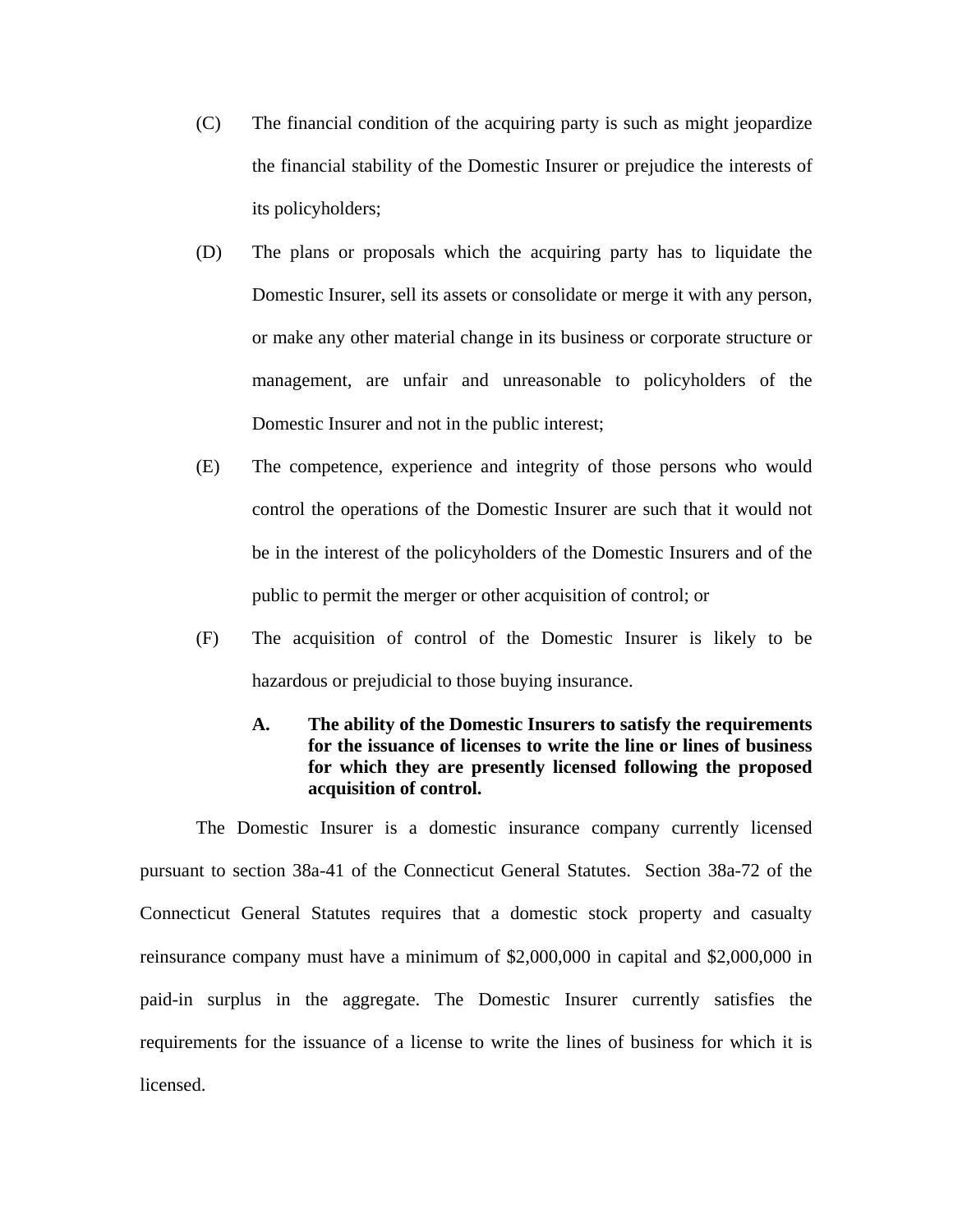As noted in the findings of fact, following consummation of the Merger, the Applicant has no plans or proposals to liquidate the Domestic Insurer, to sell its assets, merge, or consolidate the Domestic Insurer with any other person or entity. There are no plans for the Domestic Insurer to enter into any material contract, agreement, arrangement or transaction of any kind with any person or entity. In addition to the criteria set forth in section 38a-72 of the Connecticut General Statutes, the Department considers the location of the company's books, records and assets, and the management of the company when evaluating an insurer's ability to operate pursuant to 38a-41 of the Connecticut General Statutes. The Applicant testified that statutory records will be maintained in the Connecticut location and examinations will be able to be conducted in Connecticut.

The Applicant also submitted evidence that the information contained in the biographical affidavits for the directors and officers of Applicant proposed for the Domestic Insurer attest to the competence, experience and integrity of the individuals who will be responsible for the governance and operation of the Domestic Insurer, and should insure the safe and expert operation of the Domestic Insurer following the Proposed Acquisition.

Accordingly, it is the conclusion of the Insurance Department that the evidence contained in the record supports a finding that the Applicant will be able to satisfy the requirements for the issuance of the necessary license of an insurer for which it is presently licensed following the proposed acquisition of control of the Domestic Insurer.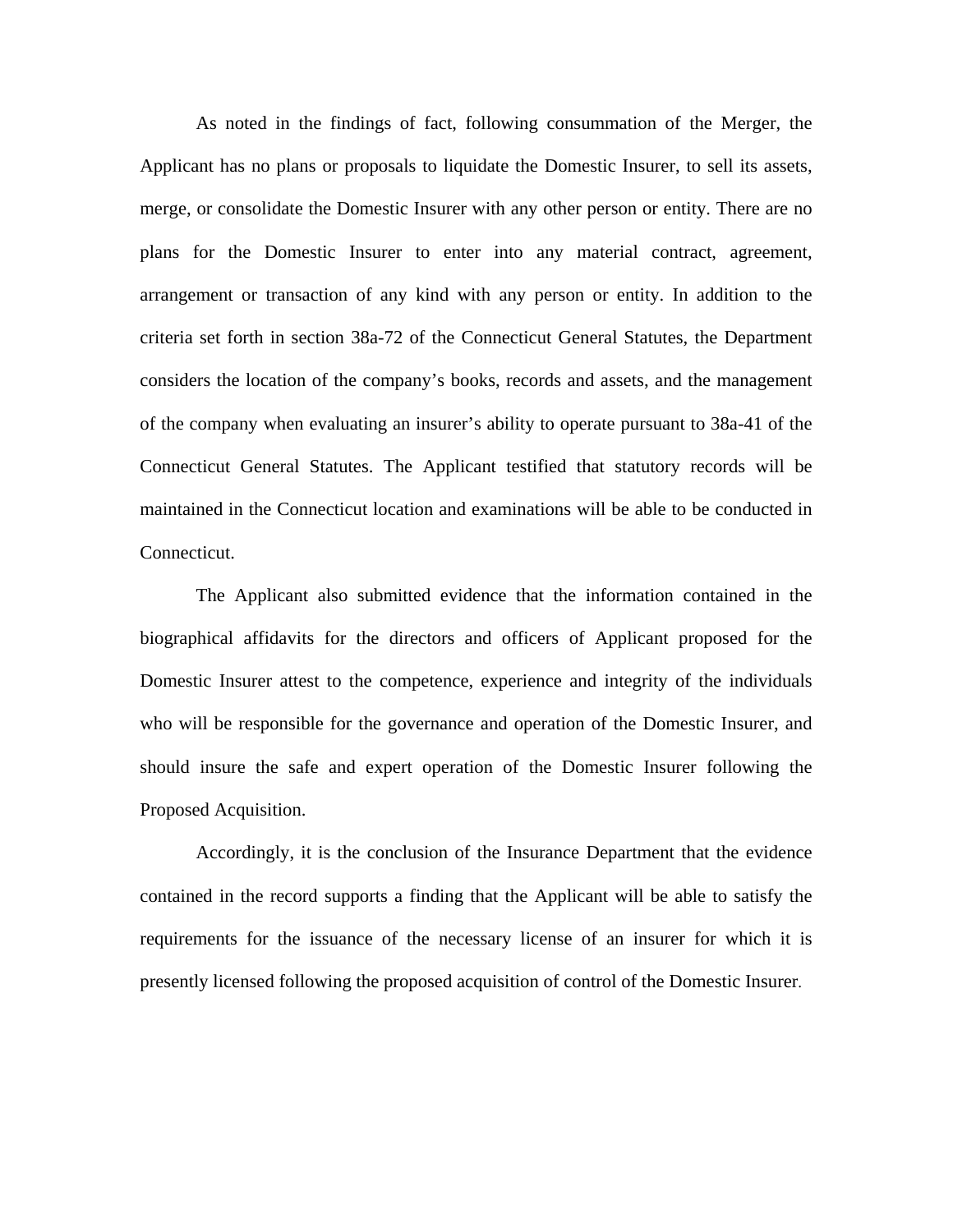**B. Whether the effect of the Proposed Acquisition would be to substantially lessen competition of insurance in this state or tend to create a monopoly herein.**

The Applicants do not currently transact direct insurance business in Connecticut. Therefore, it is hereby concluded that the effect of the acquisition of control by the Applicant will not substantially lessen competition of insurance or tend to create a monopoly in Connecticut.

**C. Whether the financial condition of the Applicant is such as might jeopardize the financial stability of the Domestic Insurer or prejudice the interests of their policyholders.**

 Based on the written testimony and the evidence contained in the record, there is no evidence that would indicate the financial condition of the Applicant might jeopardize the financial condition of the Domestic Insurer, or prejudice the interest of the policyholders.

**D. Whether the plans or proposals which the Applicant has to liquidate the Domestic Insurer, sell their assets or consolidate or merge them with any person, or to make any other material change in their business or corporate structure or management, are unfair and unreasonable to policyholders of the Domestic Insurer and not in the public interest.**

The record reveals that the Applicant has no current plans or proposals to liquidate the Domestic Insurers, to sell their assets, or consolidate or merge them with any other entity.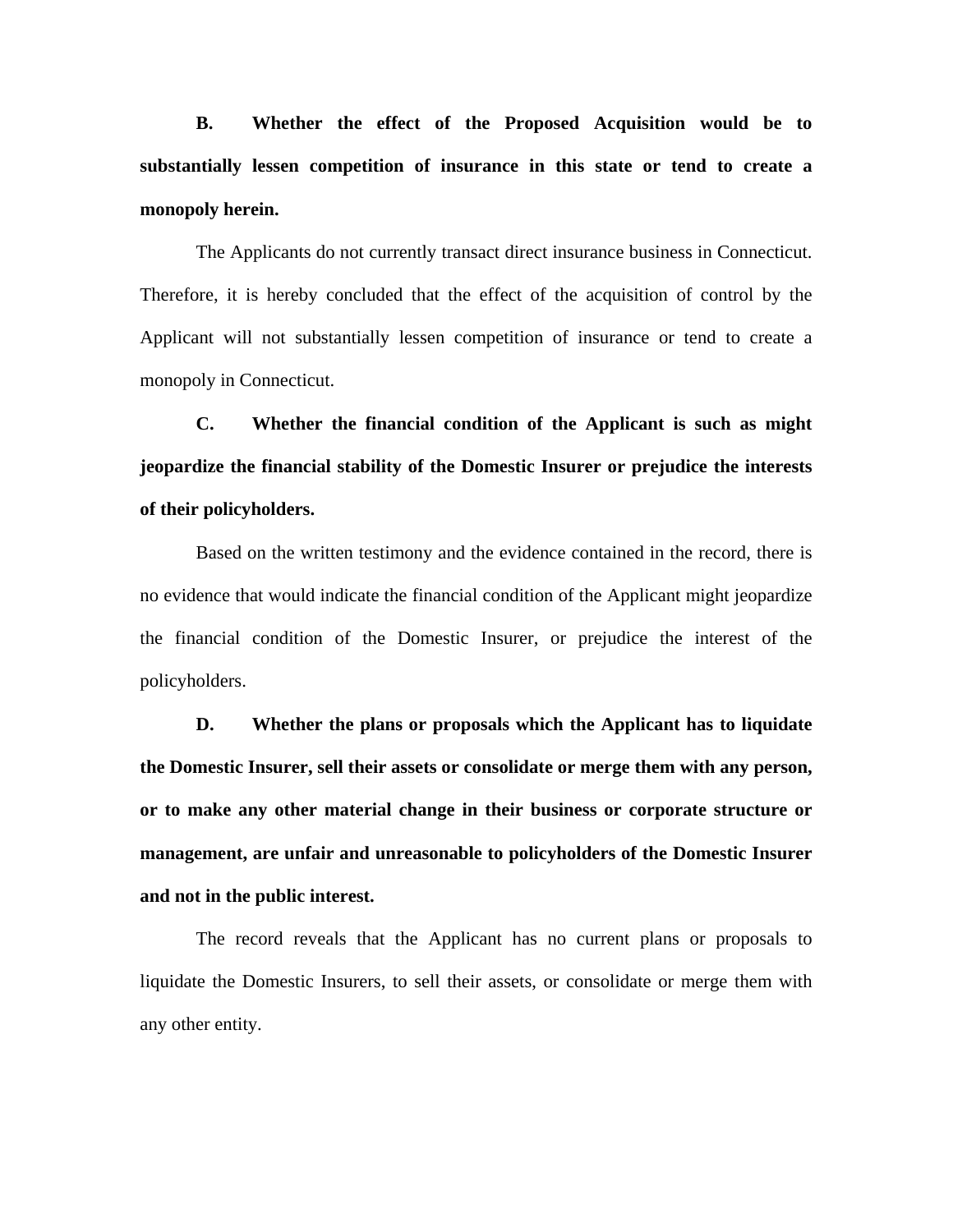Accordingly, the record supports the conclusion that there are no plans or proposals for the Domestic Insurer that are unfair and unreasonable to policyholders of the Domestic Insurer or not in the public interest.

**E. Whether the competence, experience and integrity of those persons who would control the operation of the Domestic Insurer are such that it would not be in the interest of the policyholders of the Domestic Insurer and of the public to permit the Proposed Acquisition or other acquisition of control.**

The record includes the biographical affidavits of those individuals who will serve as members of the board and as officers of the Applicants and the Domestic Insurer following the change of control. The biographical affidavits disclose each individual's educational background, professional credentials and their employment history. In addition, the Applicant has represented, and the biographical affidavits confirm, that during the last ten years none of the proposed directors or officers of the Applicants and Domestic Insurer have been convicted in a criminal proceeding (excluding minor traffic violations) or have been convicted or otherwise penalized for violating any federal or state law regulating the business of insurance securities or banking, (or in the case of an alien person, such equivalent provision as applicable). During the last ten years, none of the proposed directors or officers of the Applicants have been the subject of any proceeding under the Federal Bankruptcy Code, (or in the case of an alien person, such equivalent provision as applicable) or have been affiliated with a business or organization which has been subject to such proceeding.

Furthermore, no proposed director or officer of the Applicants or Domestic Insurer has had a revocation, suspension or disciplinary sanction imposed against him or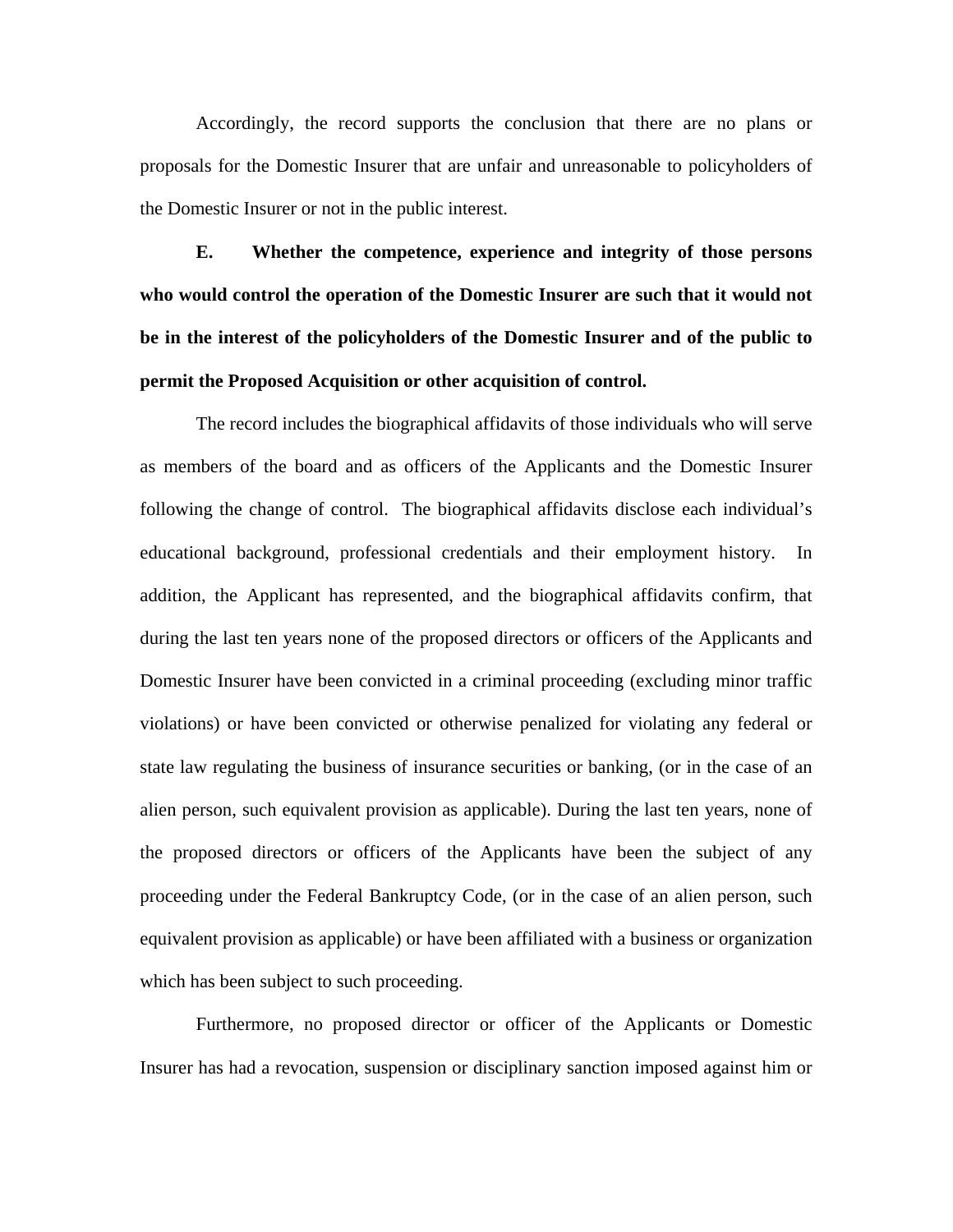her by a governmental agency. None of the filed biographical affidavits contain any information that reflects negatively on the integrity of these individuals. The competence, experience, and integrity of those persons who would control the operations of the Domestic Insurer after the Proposed Acquisition is such that it would be in the interest of policyholders of the Domestic Insurer, and in the public interest to permit the Proposed Acquisition.

# **F. Whether the acquisition is likely to be hazardous or prejudicial to those buying insurance.**

Based on the financial strength of the Applicant, the affirmation that the current plans of the Applicant for the Domestic Insurer will provide a strong and stable financial environment for the Domestic Insurer, it is hereby concluded that the proposed acquisition of control of the Domestic Insurer is not likely to be hazardous to those buying insurance.

Accordingly, assuming compliance with all of Connecticut's insurance statutes and regulations, it is reasonable to conclude that the proposed acquisition of control of the Domestic Insurer is not likely to be hazardous to those buying insurance.

#### IV. RECOMMENDATION

Accordingly, based on the foregoing findings of fact and discussion, the written testimony and exhibits submitted, the record of the November 29, 2006 public hearing, and the recommendation of the Insurance Department staff, I conclude that the Applicants have satisfied the statutory criteria as provided in section 38a-132(b) of the Connecticut General Statutes. Accordingly, I find that pursuant to the relevant section 38a-132(b) of the Connecticut General Statutes that after the proposed acquisition of control (a) the Domestic Insurers will be able to meet the requirements for licensing in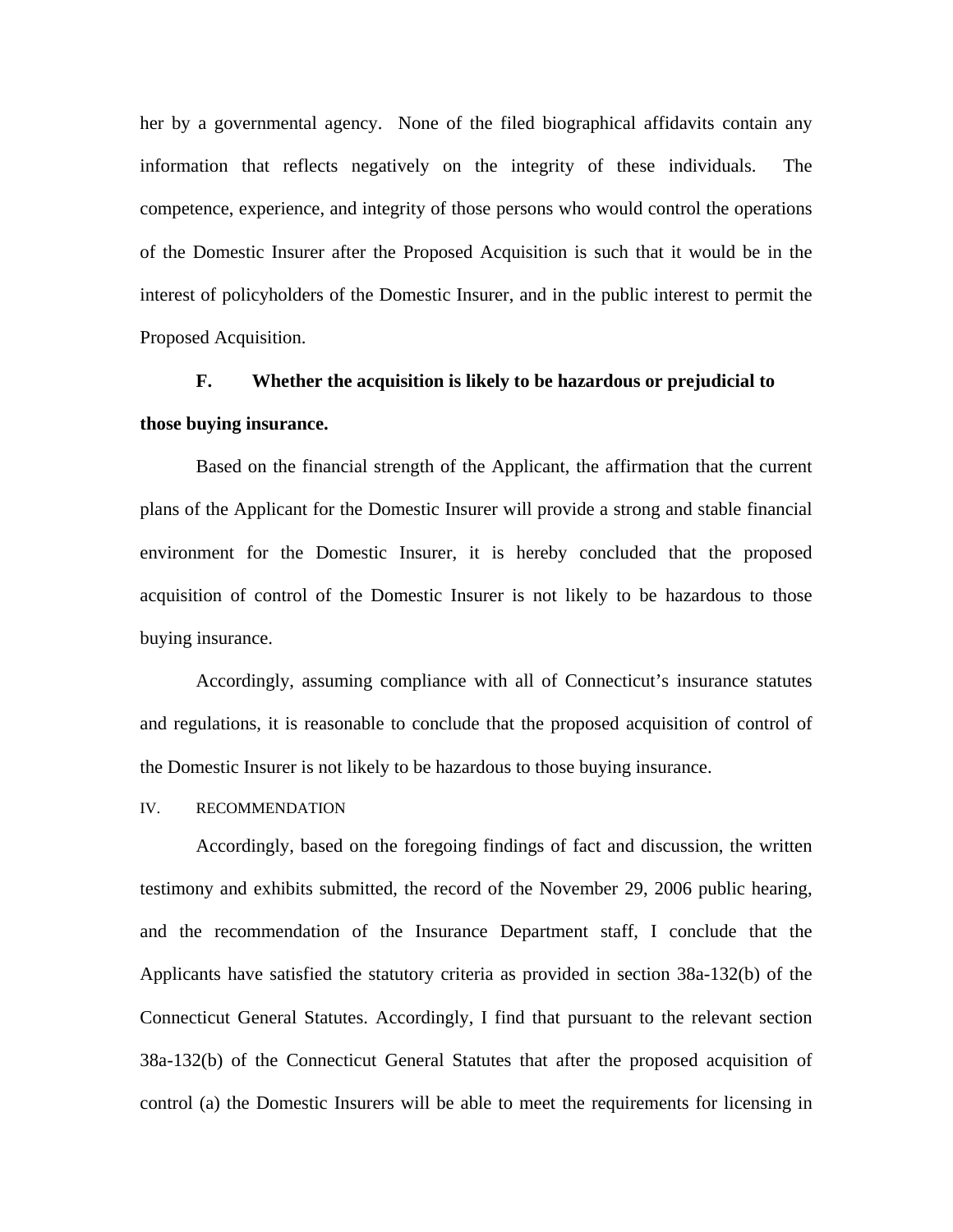this state; (b) the effect of the acquisition of control will not be to substantially lessen competition in this state or tend to create a monopoly therein; (c) the financial condition of the Applicants is not such as might jeopardize the financial stability of the Domestic Insurer, or prejudice the interest of their policyholders; (d) the plans or proposals for the Domestic Insurer are not unfair and unreasonable to their policyholders, and are in the public interest; (e) the competence, experience and integrity of the management of the Applicants is such that it would be in the interest of policyholders of the Domestic Insurer, and of the public to permit the proposed acquisition of control; and (f) the acquisition of control of the Domestic Insurer is not likely to be hazardous or prejudicial to those buying insurance.

Accordingly, I order the following:

- 1. The Form A Application of the Applicants in which they seek approval to acquire control of the Domestic Insurer is hereby approved.
- 2. The Applicants shall provide the Insurance Department with written confirmation of the consummation of the acquisition of control by the end of the month the acquisition of control takes place.
- 3. Within fifteen (15) days following the end of the month in which the proposed acquisition is consummated, the Domestic Insurer shall file an amended Insurance Holding Company System Annual Registration Statement pursuant to section 38a-138-10 of the Regulations of Connecticut State Agencies.
- 4. For a period of two (2) years, the Domestic Insurer shall file semiannually with the Insurance Department, commencing six months from consummation of the transaction, a report under oath of its business operations in Connecticut,